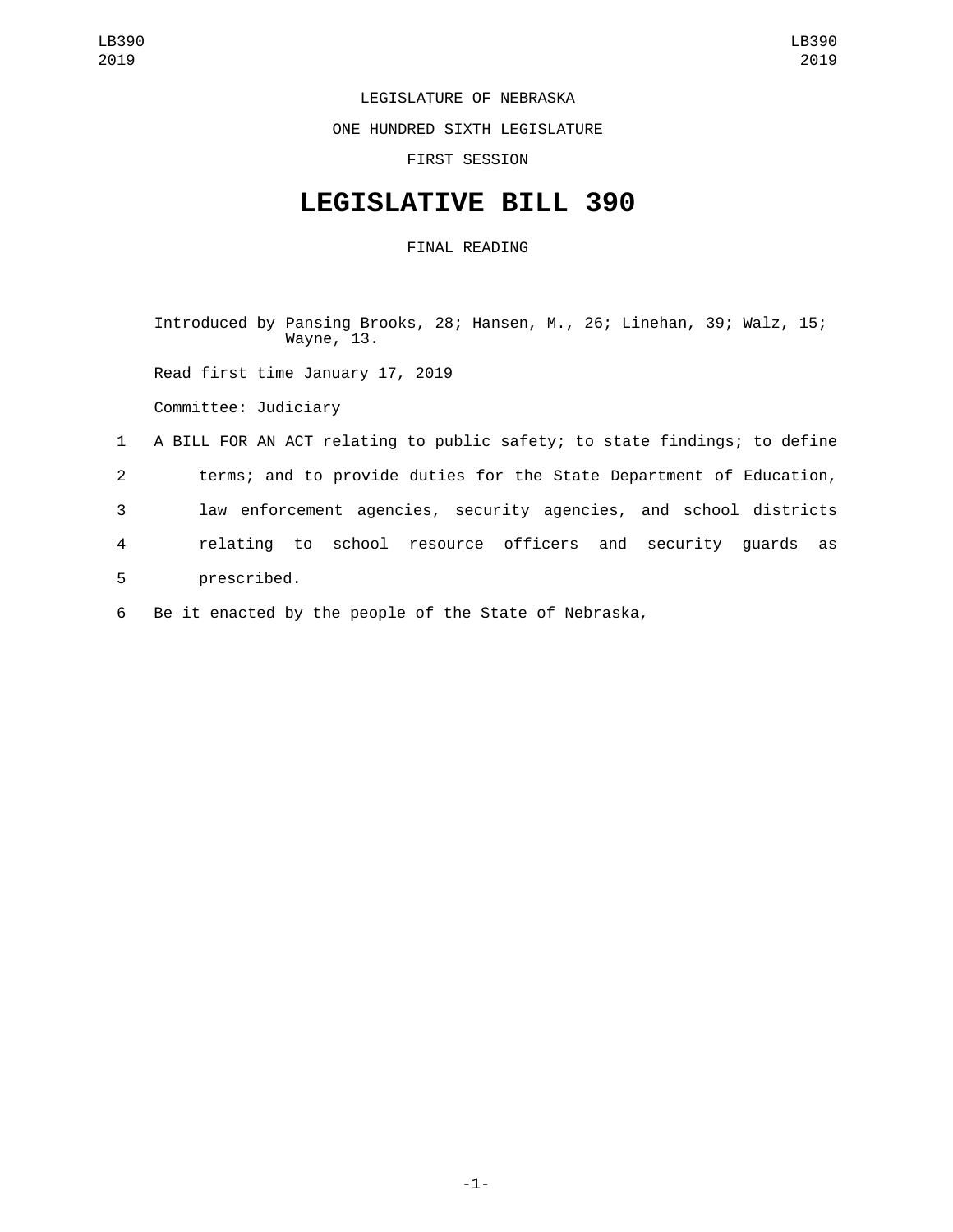| $\mathbf{1}$   | Section 1. The Legislature finds and declares that:                       |
|----------------|---------------------------------------------------------------------------|
| 2              | (1) Our public school children, faculty, and staff are entitled to        |
| 3              | be safe in schools when they attend school and study or work;             |
| 4              | (2) Schools have an interest in keeping students safe;                    |
| 5              | (3) The interest of schools in keeping students safe may include the      |
| 6              | presence of school resource officers or security guards if a school       |
| $\overline{7}$ | district determines such resources are necessary to keep schools safe;    |
| 8              | (4) Parents and guardians of students have a vested interest in           |
| 9              | being informed of school discipline matters involving their children and  |
| 10             | to be notified as soon as possible if their children are contacted in     |
| 11             | response to a possible law violation, questioned, searched, cited, or     |
| 12             | arrested by a peace officer working with school officials;                |
| 13             | (5) A comprehensive and clear memorandum of understanding between         |
| 14             | law enforcement and school officials will delineate the roles and         |
| 15             | responsibilities of school resource officers, security guards, and school |

 officials to balance the interests of safety for students and school 17 staff in relation to parental rights, student success, and family integrity, with the goal that an increased law enforcement presence at 19 schools will not result in a disparate impact on students in federally 20 identified demographic categories; and

 (6) Schools have a duty to respond to and manage disciplinary issues. The primary role of school resource officers and security officers should be to enhance safety with the understanding that school resource officers also work to prevent and respond to law violations and serve as a community resource for students, parents, and school staff.

 Sec. 2. For purposes of sections 1 to 4 of this act, unless the 27 context otherwise requires:

(1) Department means the State Department of Education;

 (2) Law enforcement agency means an agency or department of this state or of any political subdivision of this state that is responsible for the prevention and detection of crime, the enforcement of the penal,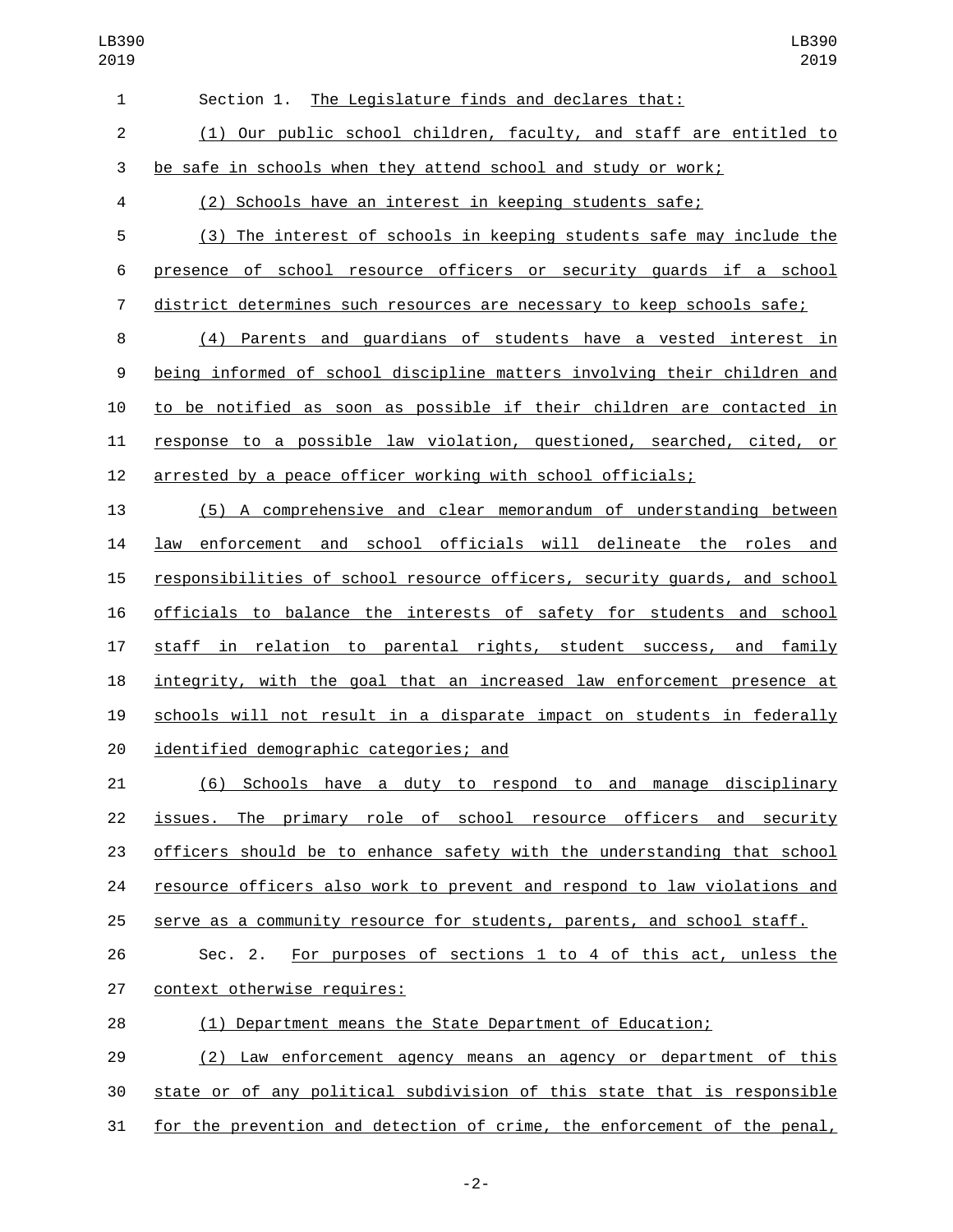|   | 1 traffic, or highway laws of this state or any political subdivision of    |
|---|-----------------------------------------------------------------------------|
|   | 2 this state, and the enforcement of arrest warrants. Law enforcement       |
| 3 | agency includes a police department, an office of a town marshal, an        |
|   | 4 office of a county sheriff, the Nebraska State Patrol, and any department |
|   | 5 to which a deputy state sheriff is assigned as provided in section        |
|   | $6\quad 84 - 106$ ;                                                         |
|   |                                                                             |

(3) Peace officer has the same meaning as in section 28-109;

 (4) School resource officer means any peace officer who is assigned, as his or her primary duty, to any school district to provide law enforcement and security services to any public elementary or secondary school and does not mean a peace officer responding to a call for service, providing proactive enforcement, providing law enforcement or traffic direction for a school-related event, or providing temporary services as a school resource officer when the assigned school resource 15 officer is not available;

 (5) Security agency means a contractor that employs security guards 17 used by a school district; and

 (6) Security guard means a person who is contracted or employed by a security agency to protect buildings and people and who does not have law enforcement authority or the power to arrest under any apparent authority in the jurisdiction where such person is contracted or employed as a security guard. A security guard may be an off-duty peace officer.

 Sec. 3. (1) On or before December 1, 2019, the department shall develop and distribute a model memorandum of understanding that includes the policies required by section 4 of this act. Any law enforcement agency or security agency required to adopt a memorandum of understanding with a school district pursuant to this section that has not developed and adopted a different written memorandum of understanding shall adopt the model memorandum of understanding developed by the department.

 (2) On and after January 1, 2021, any law enforcement agency which provides school resource officers and any security agency which provides

-3-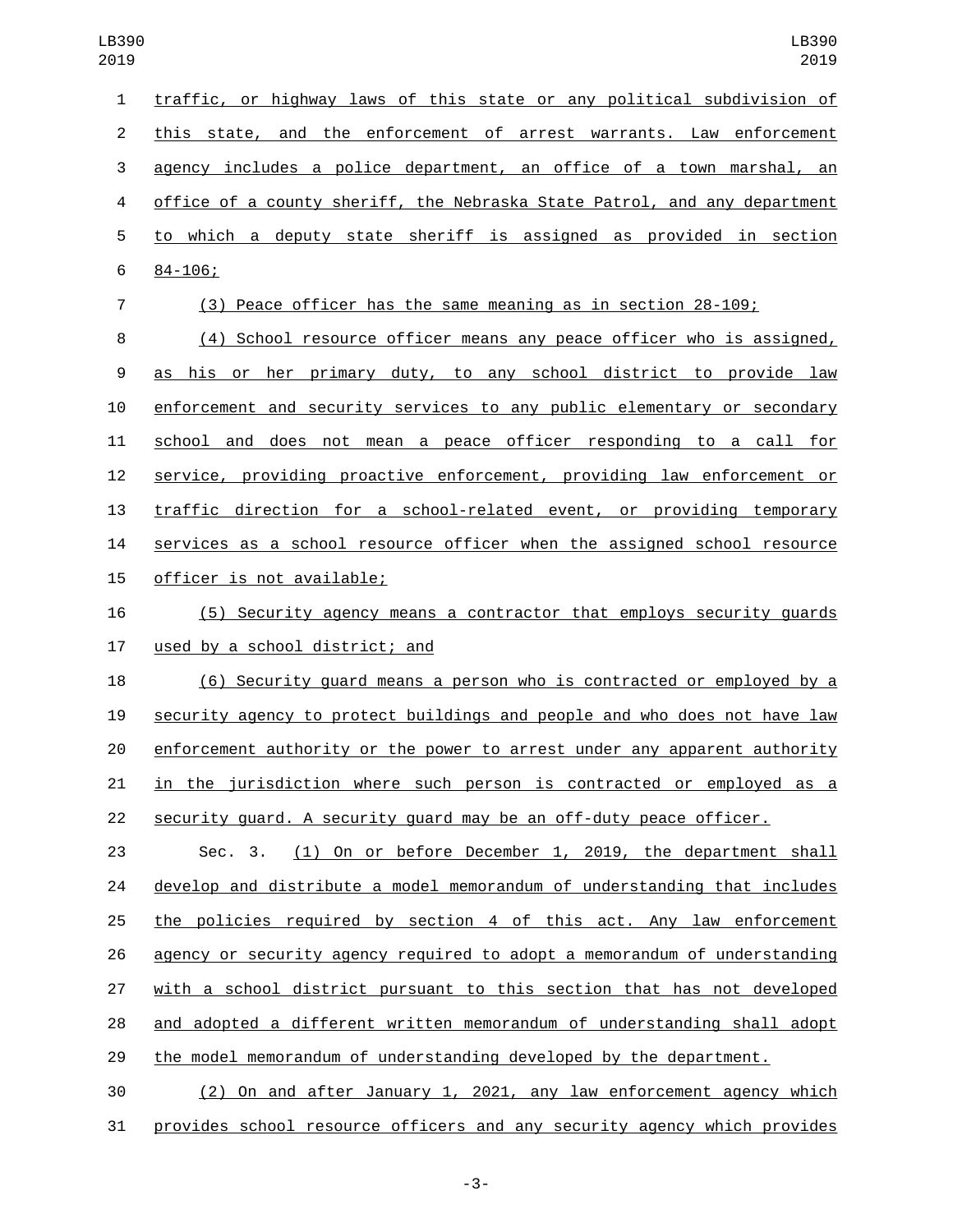security guards to schools in a school district shall have in effect the model memorandum of understanding or a different written memorandum of understanding with such school district as adopted by such law enforcement agency or security agency. Such different written memorandum of understanding shall be substantially similar to the model memorandum of understanding, shall include provisions in conformance with the minimum standards set forth in the model memorandum of understanding, and may include any other procedures and provisions the school district and the law enforcement agency or security agency mutually deem appropriate. (3) The superintendent of a school district required to adopt a memorandum of understanding under this section shall, within three months after its adoption, provide a copy of such memorandum of understanding to the department or publicly post such memorandum of understanding on the 14 school district web site.

 (4) On or before January 1, 2021, and each January 1 thereafter, when any school district required to adopt a memorandum of understanding under this section has made any change to its memorandum of understanding, in conjunction with the law enforcement agency or security agency, in the preceding year, the superintendent of such school district shall provide an updated copy of such memorandum of understanding to the department or publicly post such memorandum of understanding on the 22 school district web site.

 Sec. 4. Each memorandum of understanding required by section 3 of this act shall govern the use of school resource officers or security guards and shall include, but not be limited to, policies that:

 (1) Require each school resource officer or security guard to attend a minimum of twenty hours of training focused on school-based law enforcement, including, but not limited to, coursework focused on school law, student rights, understanding special needs students and students with disabilities, conflict de-escalation techniques, ethics for school resource officers, teenage brain development, adolescent behavior,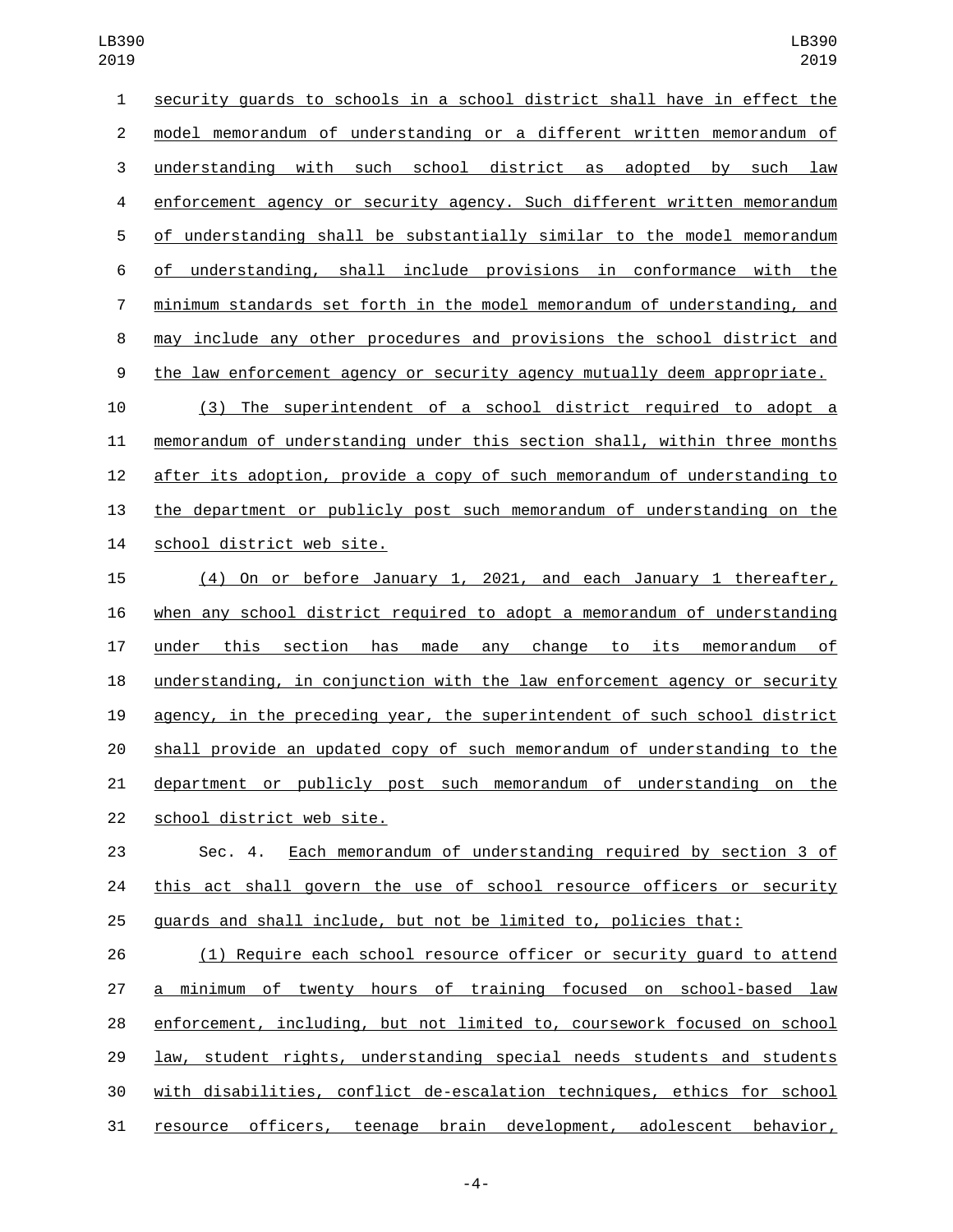| LB390<br>2019  | LB390<br>2019                                                             |
|----------------|---------------------------------------------------------------------------|
| $\mathbf{1}$   | implicit bias training, diversity and cultural awareness, trauma-informed |
| $\overline{2}$ | responses, and preventing violence in school settings;                    |
| 3              | (2) Require a minimum of one administrator in each elementary or          |
| 4              | secondary school where a school resource officer or security quard is     |
| 5              | assigned to attend a minimum of twenty hours of training focused on       |
| 6              | school-based law enforcement, including, but not limited to, coursework   |
| 7              | focused on school law, student rights, understanding special needs        |
| 8              | students<br>with disabilities, conflict de-escalation<br>students<br>and  |
| 9              | techniques, ethics for school resource officers and security guards,      |
| 10             | teenage brain development, adolescent behavior, implicit bias training,   |
| 11             | cultural awareness, trauma-informed responses, and<br>diversity and       |
| 12             | preventing violence in school settings;                                   |
| 13             | (3) Ensure records are kept on each student referral for prosecution      |
| 14             | from a school resource officer in response to an incident occurring at    |
| 15             | school, on school grounds, or at a school-sponsored event and ensure that |
| 16             | such records allow for analysis of related data and delineate:            |
| 17             | (a) The reason for such referral; and                                     |
| 18             | Federally identified demographic characteristics<br>(b)<br>of such        |
| 19             | student;                                                                  |
| 20             | (4) Identify school policies that address when a parent or quardian       |
| 21             | will be notified or present, in a language that such parent or guardian   |
| 22             | understands, if a student is subjected to questioning or interrogation by |
| 23             | a school official or by a school resource officer or security quard       |
| 24             | operating in conjunction with a school official;                          |
| 25             | (5) Identify the school or law enforcement agency policies that           |
| 26             | address under what circumstances a student will be advised<br><u>of</u>   |
| 27             | constitutional rights prior to being questioned or interrogated by a      |
| 28             | school official or by a school resource officer or security quard         |
| 29             | operating in conjunction with a school official;                          |
| 30             | Identify the school policy required by section 79-262 that<br>(6)         |
| 31             | addresses the type or category of student conduct or actions that will be |